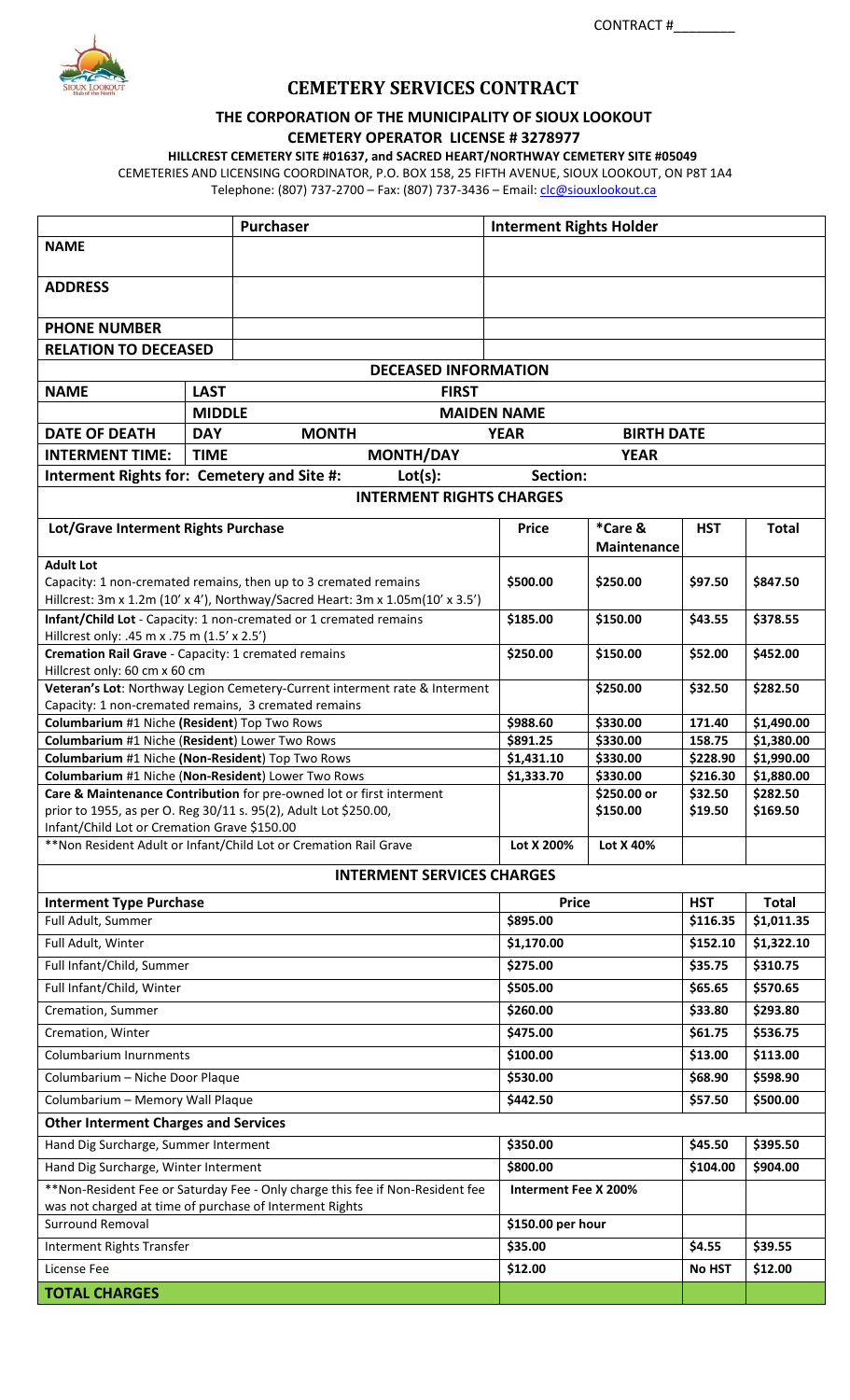CONTRACT #\_\_\_\_\_\_\_\_\_

| <b>MEMORIALIZATION/MARKERS</b> |                 |  |  |  |
|--------------------------------|-----------------|--|--|--|
| Lot Location:                  | Lot Size:       |  |  |  |
| Marker Type:                   | Maximum Marker: |  |  |  |

\*Care and Maintenance Fund Contribution for Interment Rights is determined by provincial legislation, O. Reg. 30/11 s.168. \*\* Non-Resident shall mean any person who has not owned or rented a dwelling within the Municipality for a period of not less than five consecutive years at any time prior to his/her death.

## **This Cemetery Services Contract is between The Corporation of the Municipality of Sioux Lookout and**

**\_\_\_\_\_\_\_\_\_\_\_\_\_\_\_\_\_\_\_\_\_\_\_\_\_\_\_\_\_**

Concerning this Cemetery Services Contract:

The Purchaser, if different from the Interment Rights Holder, represents being legally authorized or charged with the financial responsibility for the Cemetery Services as specified in this Contract. This Contract shall be enforceable to the benefit of and be binding upon the parties hereto and their respective heirs, executors, administrators, successors and assigns.

# **CONDITIONS OF CEMETERY SERVICES CONTRACT**

#### **General**

- 1. Payment in full is required prior to the commencement of any services contained in this Contract. In extenuating circumstances, the Treasurer, or designate, may approve a payment plan. Interest on any outstanding amounts shall be charged at 1 ½% monthly, as per Municipal procedure.
- 2. The Interment Rights Holder owns the rights and maintains the responsibility for all Interment and Marker activity at the grave or lot to which he owns the rights. The Purchaser, if different from the Interment Rights Holder, shall obtain authorization from the Interment Rights Holder prior to entering into this Contract for any Cemetery service. The Purchaser shall assume all the financial responsibility for this Contract.
- 3. The contribution to the Care and Maintenance Trust Fund on the purchase of lots shall be as follows: \$250.00 for an Adult Full Lot, \$150.00 for an Infant/Child Lot, \$150.00 for a Cremation Rail Grave and \$330.00 for a Columbarium Niche.

### **Interment/Disinterment**

- 1) No person shall cause or permit an interment to take place without:
	- a) prior written approval from the Municipality;
	- b) a Certificate of Interment Rights having been issued for the grave or lot subject to the interment and;
- c) after the Interment Rights Holder identified in the Certificate of Interment Rights has authorized the interment of the human remains therein.
- 2. Only the Municipality may conduct an interment or a disinterment.
- 3. Prior to the exercise of any Interment Rights, a Burial Permit or the original Certificate of Cremation shall be provided to the Municipality.
- 4. All interments shall be conducted in accordance with the Cemetery By-Law, the Funeral, Burial and Cremation Services Act, 2002, (FBCSA) as may be amended and all regulations adopted thereunder.
- 5. A duly executed Cemetery Services Contract and payment in full is required at least two business days prior to an interment.
- 6. No interment shall be conducted on a Sunday, and no interment shall commence before 9:00 a.m. or after 3:00 p.m., local time, unless required by law.
- 7. The Municipality reserves the right to deny interments in lots that are not in a natural state.

### **Caps or Surrounds**

- 1. Any structure that is intended to surround, enclose or cap any lot is prohibited and shall be removed at the expense of the Interment Rights Holder, without further notice to the Interment Rights Holder.
- 2. The Municipality shall not be responsible for any damages to a surround or for the restoration of any surround or its interior for any reason.
- 3. Lots covered by a concrete cap are considered closed for the purpose of interments.

### **Markers**

- 1. Authorization from the Municipality to place or remove a Marker may be provided:
	- a) upon the completion of a Cemetery Marker Contract and;
		- b) payment in full
- 2. Only the Interment Rights Holder may request the placement or removal of a Marker on a lot or grave and may complete the Cemetery Marker Contract.
- 3. The Interment Rights Holder assumes responsibility for all Marker activity at the grave or lot to which he owns the rights.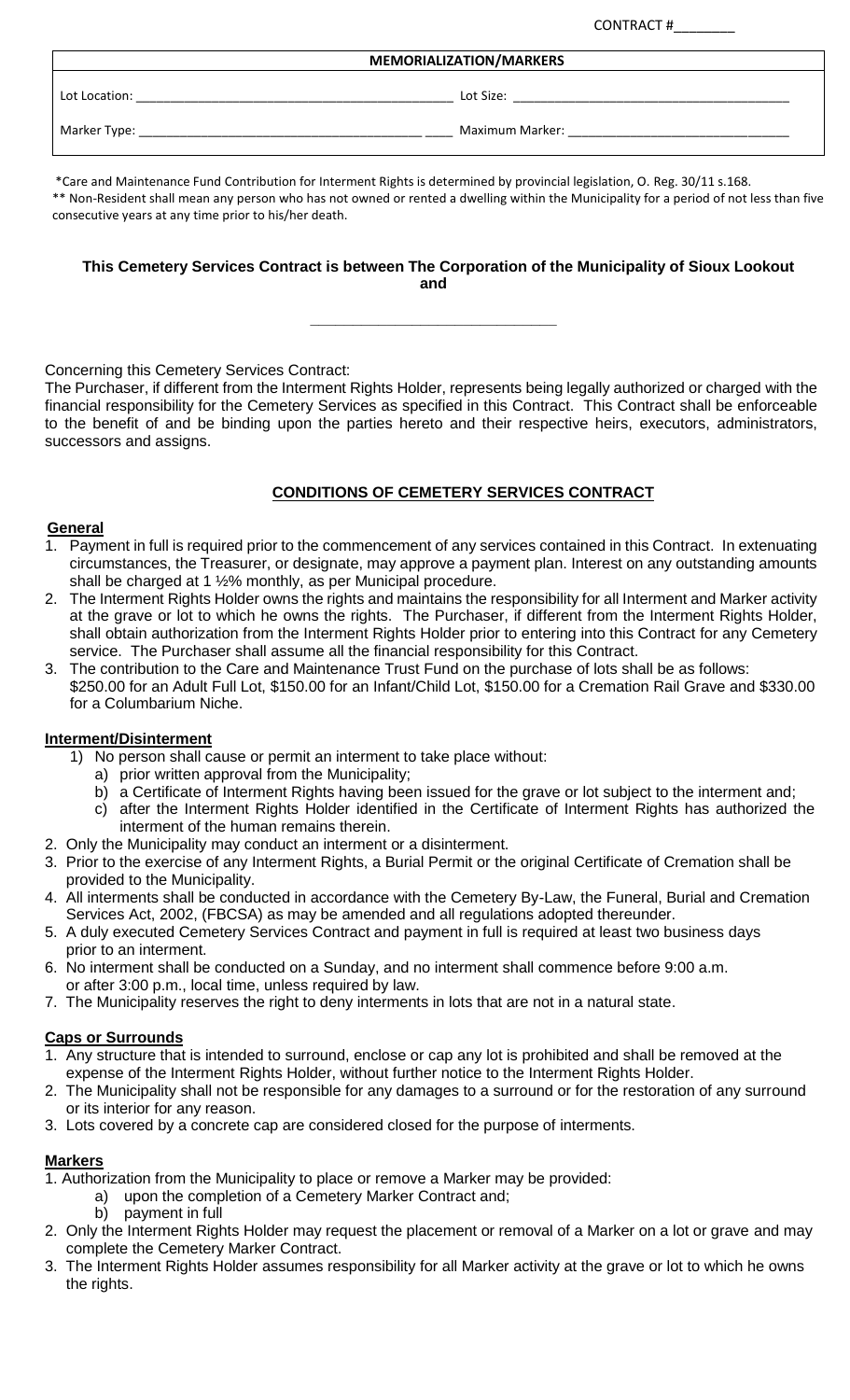## 1. Grave/Lot Interment Rights – Pre-Need or no interments to date:

Within thirty (30) days of the signing of the Contract for Lot/Grave Interment Rights, and where the Interment Rights have not yet been exercised by the Interment Rights Holder, the Purchaser may, in writing to the Municipality, cancel the Contract and the Purchaser shall receive a full refund.

Following the 30 day cancellation period noted above, cancellation of the Contract is not permitted. However, an Interment Rights Holder may re-sell unused Interment Rights to the Municipality. The Municipality shall refund the Interment Rights Holder the current market value, as specified in the current Cemetery Tariff of Rates, less amounts paid into the Care and Maintenance Fund at the time of the original purchase.

The sale of unused Interment Rights to any other person, organization or body by a Purchaser or an Interment Rights Holder is not permitted.

2. Interment Related Services:

Within thirty (30) days of the signing of the Contract for Interment related services, and upon giving the Municipality written notice, the Purchaser may cancel the Contract and receive a refund in full.

In the case where the Municipality has not received the sufficient notice to cancel the work and work has been performed, no refund will be issued.

#### **Re-Sale of Interment Rights to Municipality and Transfer of Interment Rights**

- 1. The re-sale of Interment Rights to a person, body or corporation other than the Municipality by the Interment Rights Holder is strictly prohibited.
- 2. Providing no Interment Rights have been exercised, the Interment Rights Holder may request in writing, the re-purchase of the Interment Rights by the Municipality at any time after the initial 30 day cancellation of the contract period. The re-purchase price shall be equal to the current market value as indicated on the current Cemetery Tariff of Rates, less the amount paid into the Care & Maintenance Trust Fund.
- 3. Should the Interment Rights Holder wish to transfer Interment Rights (a gift made without consideration) he shall return the original Certificate of Interment Rights to the Municipality. The Municipality shall issue a Certificate of Interment Rights Transfer upon payment of the Administration fee.

#### **Privacy**

The Interment Rights Holder/Purchaser acknowledges and provides consent to permit the Municipality of Sioux Lookout to collect, use and disclose his personal information in accordance with the requirements under the FBCSA and Ontario Regulation 30/11 for information within the Cemetery/Crematorium public register. The Purchaser acknowledges that the Municipality of Sioux Lookout does not rent or sell his personal information to third party organizations.

### **Consumer Information Guide, Cemetery By-Law, Cemetery Tariff of Rates**

- (Initial here) I have received and reviewed a copy of the Cemetery By-Law.
- \_\_\_ (Initial here) I have read and understood the conditions for Cemetery Services.
- \_\_\_ (Initial here) I hereby acknowledge I have received a copy of the Ontario Government's
- Consumer Information Guide and the Cemetery Tariff of Rates.
	- I acknowledge having received a copy of this contract, and will assume full responsibility for payment of the total contract amount to the operator in accordance with the contract's terms and conditions.

|             |                                                                | Signature of Interment Rights Holder<br>Date  |
|-------------|----------------------------------------------------------------|-----------------------------------------------|
|             |                                                                | Signature of Municipal Representative<br>Date |
| Record Log: | _____ Index Book ______Plot Register _____Map ____Program ____ | Sequential ID No.                             |
|             | Interment Rights Certificate #<br>Interment Rights Transfer#   | Date Issued                                   |